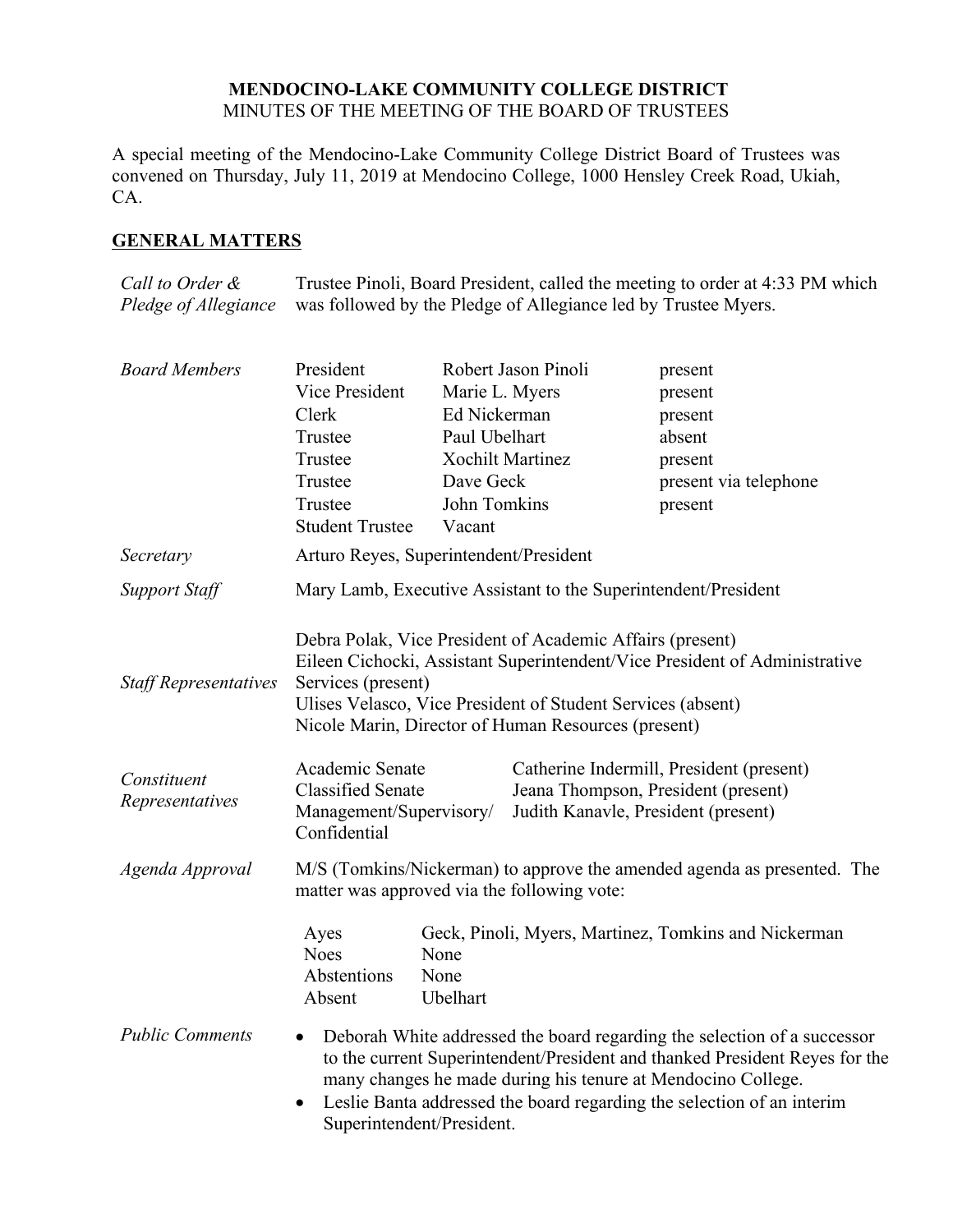- Judith Kanavle addressed the board on behalf of the Management/Supervisory/Confidential group regarding the appointment of an interim Superintendent/President.
- Nicholas Petti addressed the board regarding the college and how it impacts the community.
- Janice Timm addressed the board regarding the selection of an interim and permanent Superintendent/President.
- MacAdam Lojowsky addressed the board regarding the transition and the appointment of an interim Superintendent/President.
- Toni Fort addressed the board representing SEIU 1021 regarding the next steps in the transition of leadership.
- Phil Warf addressed the board regarding the items identified as the closed session items as the President of the Full-Time Faculty Union.

## **CONSENT AGENDA**

M/S (Nickerman/Myers) Board of Trustees does hereby approve the Consent Agenda as presented. The consent agenda was approved with the following vote:

| Ayes        | Tomkins, Pinoli, Martinez, Nickerman, Geck and Myers                        |
|-------------|-----------------------------------------------------------------------------|
| <b>Noes</b> | <b>None</b>                                                                 |
| Abstentions | None                                                                        |
| Absent      | Ubelhart                                                                    |
|             | Items with an asterisk * were approved by one motion as the Consent Agenda. |

## **Personnel**

*Consideration to approve the personnel list – Short-Term Non Continuing (STNC) Employees*

*Consideration to approve the personnel list – Classified*

*Consideration to ratify the resignation/retireme nt – Management/Superv isory/Confidential*

*Consideration to approve the list of*  \*RESOLVED, That the Mendocino-Lake Community College District Board of Trustees does hereby ratify the employment of the short-term noncontinuing (STNC) employees as submitted and presented at the meeting pending receipt of all necessary employment eligibility requirements.

\*RESOLVED, That the Mendocino-Lake Community College District Board of Trustees hereby employs Alberto Lozano Ruvalcaba, Ceramics Technician effective August 5, 2019 pending receipt of all necessary employment eligibility requirements.

\*RESOLVED, That the Mendocino-Lake Community College District Board of Trustees hereby ratifies the resignation of Adan Chaidez, Student Equity, Success and Support Program Coordinator, effective July 19, 2019.

It was noted that upon board ratification of this resignation, the duties of the Student Equity, Success and Support Program Coordinator will be assumed by the Director of Institutional Effectiveness, Research and Grants.

\*RESOLVED, That the Mendocino-Lake Community College District Board of Trustees does hereby approve the list of volunteers as presented.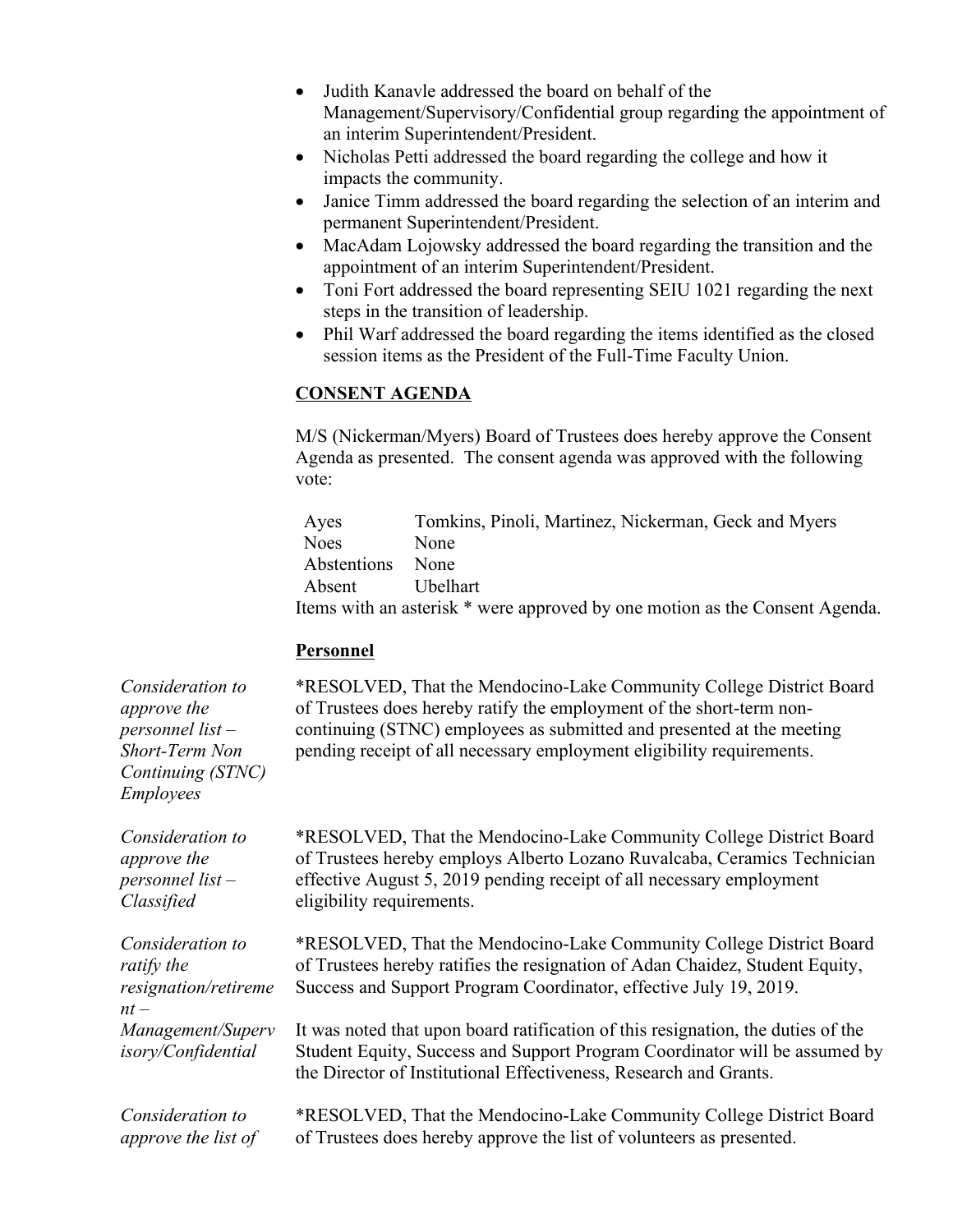*Volunteers*

## **ACTION ITEMS**

*Consideration to accept the resignation of Superintendent/Presi* After reviewing the information presented and discussion, the board took the following action:

M/S (Nickerman/Myers) that the Mendocino-Lake Community College District Board of Trustees accepts the resignation of Superintendent/President Dr. J. Arturo Reyes as presented with the following vote:

Ayes Tomkins, Myers, Pinoli, Geck, Martinez and Nickerman Noes None Abstentions None Absent Ubelhart

## **INFORMATIONAL REPORTS**

*Constituents Group Reports*

*dent Dr. J. Arturo* 

*Reyes*

#### *Academic Senate*

A written report was submitted by Academic Senate President Catherine Indermill. She added that an additional 10 faculty members had contacted her to convey their wish that the board hire an external candidate.

### *Classified Senate*

A written report was submitted by Classified Senate President Jeana Thompson and Vice President Mayra Sanchez. Classified Senate President Jeana Thompson conveyed best wishes to Superintendent/President on his new endeavors.

### *Management/Supervisory/Confidential*

A written report was submitted by Management/Supervisory/Confidential President Judith Kanavle. Management/Supervisory/Confidential President Kanavle expressed the best wishes from the M/S/C group to Superintendent/President Reyes on his new assignment.

### **CLOSED SESSION**

The Board adjourned to Closed Session at 5:03 PM with Board President Pinoli stating items 6.1, 6.2 6.3 and 6.4 will be discussed in closed session.

### **OPEN SESSION**

The Board returned to open session at 6:45 PM with Board President Pinoli reporting the following action taken in closed session:

Item 6.1 – Public Employee – Superintendent President: There was no action taken in closed session. The Superintendent/President's last day will be August 2, 2019.

Item 6.2 – Public Employment Appointment – Interim Superintendent/President: This evening in closed session the board decided to open the position for Interim Superintendent/President to in-house applicants

*Report of Action Taken in Closed Session*